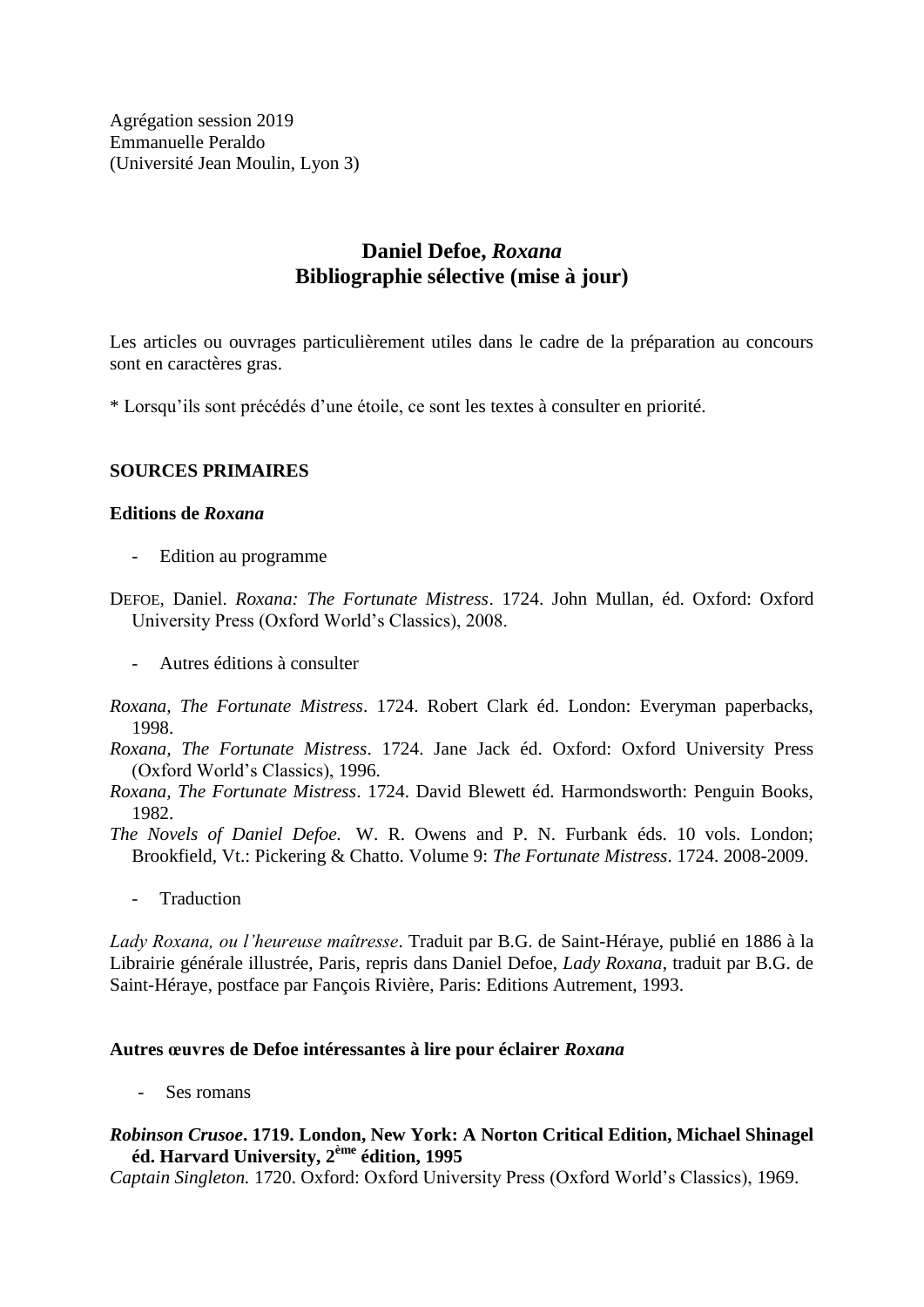*A Journal of the Plague Year*. 1722. London, New York: A Norton Critical Edition, Paula R. Backscheider éd. The University of Rochester, Norton, 1992

*Colonel Jack*. 1722. Oxford: Oxford University Press (Oxford World's Classics), 1989.

*\*The Fortunes and Misfortunes of the Famous Moll Flanders***. 1722. Edward Kelly éd. New York: Norton, 1973.**

*Moll Flanders*. 1722. George Starr & Linda Bree éds. Oxford: Oxford: Oxford University Press (Oxford World's Classics), 2011.

[Il y a une grande proximité entre *Moll Flanders* et *Roxana* (romans et personnages), tant dans le genre que dans la représentation de la femme au XVIIIème siècle. La lecture de *Moll Flanders* est vivement recommandée]

*-* Autres

L'œuvre intégrale de Daniel Defoe éditée par Pickering and Chatto compte 63 volumes classés selon 6 catégories d'ouvrages : 1) *Satire, Fantasy and Writings on the Supernatural,* 2) *The Novels of Daniel Defoe,* 3) *The Political and Economic Writings of Daniel Defoe,* 4) *The Religious and Didactic Writings of Daniel Defoe,* 5) *Writings on Travel, Discovery and History by Daniel Defoe,* 6) *Defoe's Review.*

Vous retrouverez tous les titres à la page suivante : http://www.nlx.com/collections/157 La bibliographie de Defoe contient quelque 500 titres; ne figurent ici que ceux qui sont d'un intérêt direct pour la lecture de *Roxana*.

Ecrits sur le mariage et la famille :

*Conjugal Lewdness or, Matrimonial Whoredom.* 1727. Menston: Scolar Press, 1970. *The Family Instructor.* London, 1715. *Eighteenth Century Collections Online*. Gale Group. http://galenet.galegroup.com/servlet/ECCO

*Good Advice to the Ladies.* London, 1702. ECCO.

#### Ecrits sur le crime et la prostitution :

*The Life of Jonathan Wild from his Birth to his Death*. London, 1725. ECCO.

*Some Considerations Upon Street-Walkers. With A Proposal for lessening the present Number of them. In Two Letters to a Member of Parliament. To which is added, A letter from One of* those *unhappy Persons, when in Newgate, and who was afterwards executed, for picking a Gentleman's Pocket, to Mrs. - in Great P-Ney Street.* London. 1726. ECCO.

Ecrits sur le commerce et l'économie :

*The Complete English Tradesman, in Familiar Letters.* London, 1726. ECCO. *The Villainy of Stock-Jobbers Detectéd.* 1701. ECCO.

#### Les histoires secrètes :

- *The Secret History of the October Club: From its Original to this Time*. 1711. J. Allan Downie éd. In *Political and Economic Writings of Daniel Defoe*, Volume 2, "Party Politics". W. R. Owens and P. N. Furbank éds. London : Pickering & Chatto, 2000, 139- 176.
- *The Secret History of the White Staff, &c.* 1714. J. A. Downie éd. In *Political and Economic Writings of Daniel Defoe*, Volume 2. London: Pickering & Chatto, 2000, 263-294.
- *The Secret History of the Secret HISTORY of the White Staff,* Purse *and* Mitre. 1715. J. A. Downie éd. In *Political and Economic Writings of Daniel Defoe*, Volume 2. London: Pickering & Chatto, 2000, 295-314.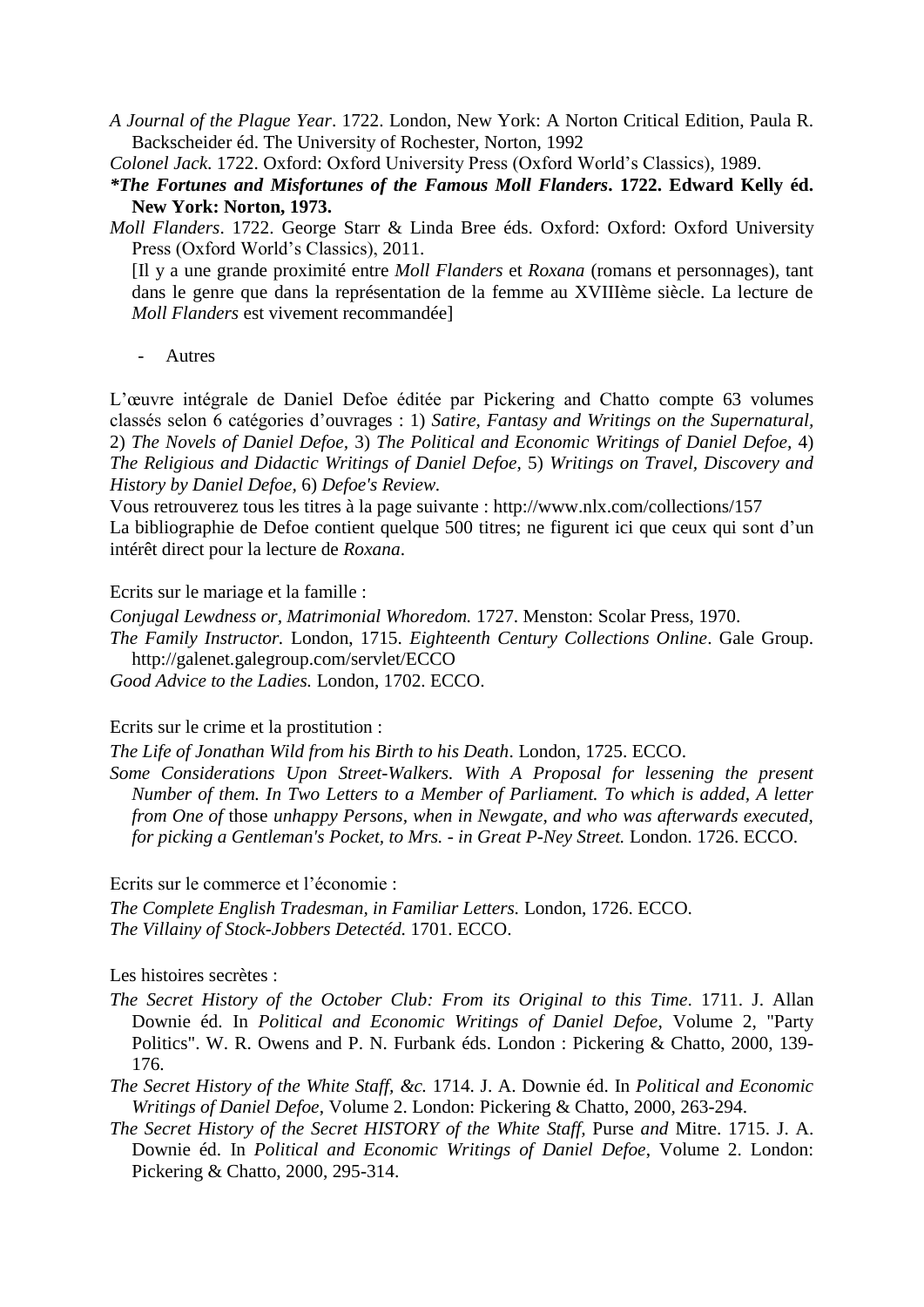Le diable et la superstition :

*The Storm*. 1704. Richard Hamblyn éd. Harmondsworth: Penguin Classics, 2003.

*The Political History of the Devil*. 1726. John Mullan éd. In *Satire, Fantasy and Writings on the Supernatural by Daniel Defoe*. Volume 6. W. R. Owens and P. N. Furbank éds. London: Pickering & Chatto, 2005.

### **Autres œuvres à mettre en relation avec** *Roxana*

Il est utile de mettre *Roxana* en perspective en situant l'œuvre par rapport aux romans des romancières du début des années 1720, et plus particulièrement Haywood.

- HAYWOOD, Eliza. *Love in Excess*. 1719-1720. David Oakleaf éd. Peterborough, Ont. : Broadview, 2000. [Ce roman contient un « Grand Tour » puisque les protagonistes pérégrinent à travers la France et l'Italie.]
- *--. Idalia: or, The Unfortunate Mistress*. 1723.
- <http://digital.library.upenn.edu/women/haywood/idalia/idalia.html> [Le titre de *Roxana, The Fortunate Mistress* fait directement écho à ce roman d'Haywood.]
- *--. The British Recluse: or, The Secret History of Cleomira, Suppos'd Dead* (1722). [http://digital.library.upenn.edu/women/haywood/recluse/recluse.html.](http://digital.library.upenn.edu/women/haywood/recluse/recluse.html) [pour la thématique de la retraite hors du monde, mais aussi celle de la « ruine » des jeunes filles innocentes.]
	- *-* Autres
- BUNYAN, John. *Grace Abounding*. 1666. Oxford: Oxford University Press (Oxford World's Classics), 1998. [pour l'autobiographie confessionnelle].
- CLELAND, John. *Fanny Hill or Memoirs of a Woman of Pleasure*. 1748-1749. London: Penguin Popular Classics, 1985. [pour l'idéalisation de la vie des prostituées.]
- FOUCAULT, Michel. *Histoire de la sexualité*. 3 Vols. Paris : Gallimard, 1976-84.
- HEAD, Richard et Francis Kirkman. *The English Rogue*. 1665. Disponible sur Archives.org. [pour les biographies criminelles.]
- LOCKE, John. *Second Treatise on Government*. 1690. New York: Barnes & Nobles, 1966.
- MANLEY, Delarivière. *The New Atalantis*. 1709. Rosalind Ballaster éd. Harmondsworth: Penguin, 1991. [pour les histoires secrètes.]
- RICHARDSON, Samuel. *Pamela, or Virtue Rewardéd.* 1740-1741. Harmondsworth: Penguin, 1986. [pour l'évolution de l'écriture de la place et de l'innocence de la jeune fille innocente.]

### **SOURCES SECONDAIRES**

# **1. Contexte**

*-* Histoire, culture et société

### **DUCROCQ Jean, Suzy HALIMI et Maurice LEVY.** *Roman et société en Angleterre au XVIIIe siècle.* **Paris: Presses Universitaires de France, 1978.**

HUNTER, Jean-Paul. *Before Novels: the Cultural Contexts of Eighteenth-Century Fiction.* New York, London: W.W. Norton and company, 1990.

GORING, Paul. *Eighteenth-Century Literature and Culture*. London: Continuum, 2008.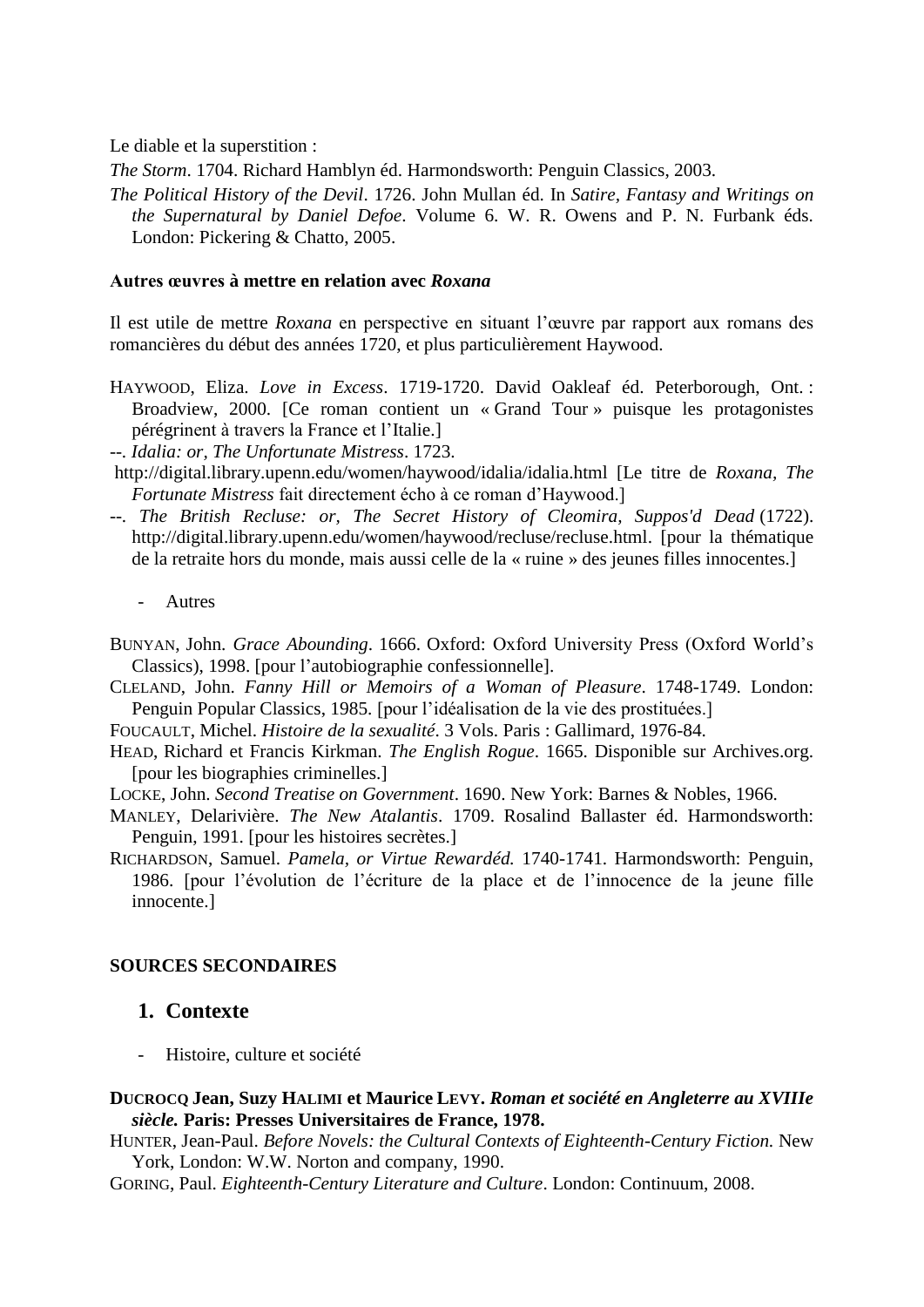PORTER, Roy. *English Society in the Eighteenth Century*. The Pelican Social History of Britain. Harmondsworth: Penguin Books, 1986.

Site « Georgian cities » : http://www.18thc-cities.paris-sorbonne.fr/

[présentation de la civilisation urbaine au XVIIIe siècle, avec des textes et des documents iconographiques sur la société et la vie quotidienne, entre autres domaines, ainsi que sur la représentation des villes en littérature]

- *-* Religion et économie
- DICKSON, Peter George Muir. *The Financial Revolution in England: A Study in the Development of Public Credit, 1688-1756*. London, New York: Macmillan; London, Melbourne etc.: St. Martin's P., 1967.
- TAWNEY, Richard Henry. *La Religion et l'essor du capitalisme*. 1926. Trad. Odette Merlat. Paris: Librairie Marcel Rivière et Cie, 1951.

WEBER, Max. *L'Ethique protestante et l'esprit du capitalisme*. 1904-05. Paris: Plon, 1981.

*-* Londres

BYRD, Max. *London Transform'd: Images of the City in the Eighteenth Century*. New Haven: Yale University Press, 1978.

GEORGE, Mary Dorothy. *London Life in the Eighteenth Century*, London: Harmondsworth Penguin Books, 1985.

- *-* Mariage
- PROBERT, Rebecca. *Marriage Law and Practice in the Long Eighteenth Century: A Reassessment.* Cambridge: Cambridge UP, 2009.
- STONE, Lawrence. *The Family, Sex and Marriage in England 1500–1800.* New York: Harper Torchbooks, 1979.
	- *-* Prostitution
- HENDERSON, Anthony. *Disorderly Women in Eighteenth-Century London: Prostitution and Control in the Metropolis: 1730-1830*, New York: Longman, 1999.
- ROSENTHAL, Laura J. *Infamous Commerce: Prostitution in Eighteenth-Century British Literature and Culture.* Ithaca, NY: Cornell UP, 2006.
- TRUMBACH, Randolph. *Sex and the Gender Revolution: Heterosexuality and the Third Gender in Enlightenment London*, Chicago: UCP, 1998.
- Il serait utile aussi de consulter la thèse non publiée de Marlène BERNOS. *Le Débat sur la prostitution à Londres : 1749-1802.* Thèse de doctorat soutenue à Paris III en décembre 2011. Directrice : Suzy Halimi.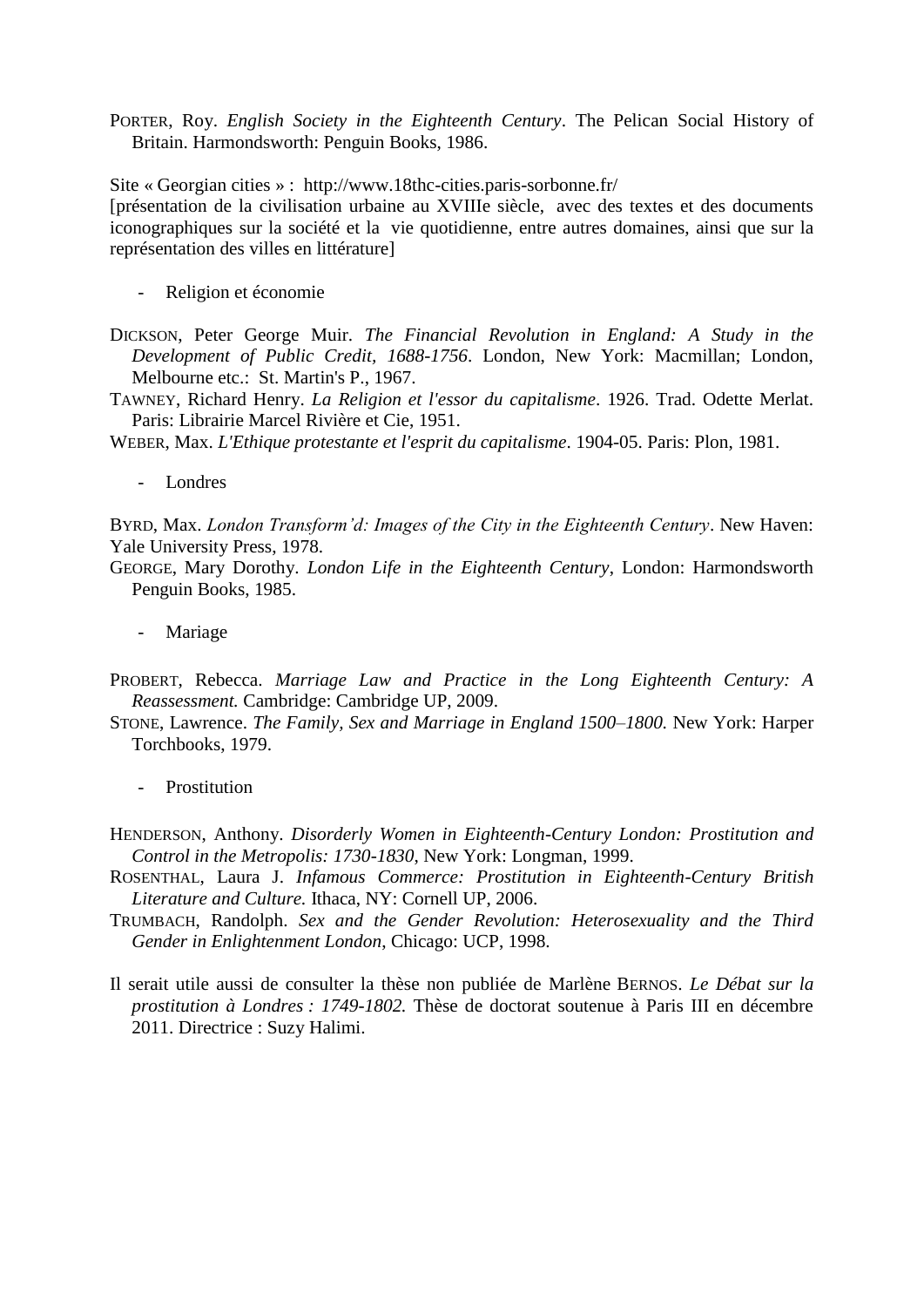# **2. Littérature britannique du dix-huitième siècle (contenant des chapitres sur Defoe)**

- *-* Sur la naissance et l'essor du *novel*
- ARMSTRONG, Nancy. *How Novels Think. The Limits of British Individualism from 1719 to 1900*. New York: Columbia University Press, 2005.
- BACKSCHEIDER, Paula & Catherine INGRASSIA éds. *A Companion to the Eighteenth-Century English Novel and Culture*. Malden, MA: Blackwell, 2005.
- BONY, Alain. *Leonora, Lydia et les autres. Etude sur le (nouveau) roman anglais du XVIIIe siècle*. CERAN, Presses universitaires de Lyon, 2004.
- KAHN, Madeleine. *Narrative Transvestism: Rhetoric and Gender in the Eighteenth-Century English Novel.* Ithaca: Cornell UP, 1991.
- KARL, Frederick R. *A Reader's Guide to the Development of the English Novel in the Eighteenth Century.* London: Thames and Hudson, 1974.
- MCKEON, Michael. *The Origins of the English Novel 1600-1640*. London: Raduis, 1988.
- MONTANDON, Alain. *Le Roman au dix-huitième siècle en Europe.* Paris: PUF Littérature européenne, 1999.
- NUSSBAUM, Felicity. *Torrid Zones: Maternity, Sexuality, and Empire in Eighteenth-Century English Narratives*. Baltimore & London: The Johns Hopkins University Press, 1995.
- PROBYN, Clive T. *English Fiction of the Eighteenth Century, 1700-1789*. 1987. London & New York, Longman Literature in English Series, 1994.
- RICHETTI, John. *Popular Fiction Before Richardson – Narrative Patterns. 1700 – 1739.* Oxford: Clarendon Press, 1969.
- --. *The English Novel in History*, *1700-1780*. London, New York: Routledge, 1999.
- RICHETTI, John éd. *The Cambridge Companion to the Eighteenth-Century Novel.* Cambridge : Cambridge University Press, 1996. (Chapitre 3 par Maximillian Novak: "Defoe as an Innovator of Fictional Form").
- ROGERS, Pat. *Literature and Popular Culture in Eighteenth-Century England*. Sussex: The Harvester Press, 1985.
- SKINNER, John. *An Introduction to Eighteenth-Century Fiction – Raising the Novel.* Houndmills, Basingstoke (Hamp.): Palgrave, 2001.
- SMITH, Chloe Wingston. *Women, Work and Clothes in the Eighteenth-Century Novel.* Cambridge: Cambridge UP, 2013.
- SMYTH, Orla et Jeffrey HOPES éds. *Discours critique sur le roman 1670-1850*. Publications des Universités de Rouen et du Havre, 2010.
- **WARNER, William B.** *Licensing Entertainment; The Elevation of Novel Reading in Britain, 1684-1750***. Berkeley, Los Angeles, London: University of California Press, 1998.**
- **\*WATT, Ian.** *The Rise of the Novel; Studies in Defoe, Richardson and Fielding***. 1957. London: The Hogarth Press, 1987.**
- *Reconsidering the Rise of the Novel*. Collectif. Numéro spécial d'*Eighteenth-Century Fiction*, Vol. 12, N°2-3, 2000.
	- *-* Sur l'articulation *Fact/Fiction*, *History/history*
- **\*DAVIS, Lennard J.** *Factual Fictions: The Origins of the English Novel***. New York: Columbia University Press, 1983.**
- --. *Resisting Novels. Ideology and Fiction*. New York, London: Methuen, 1987.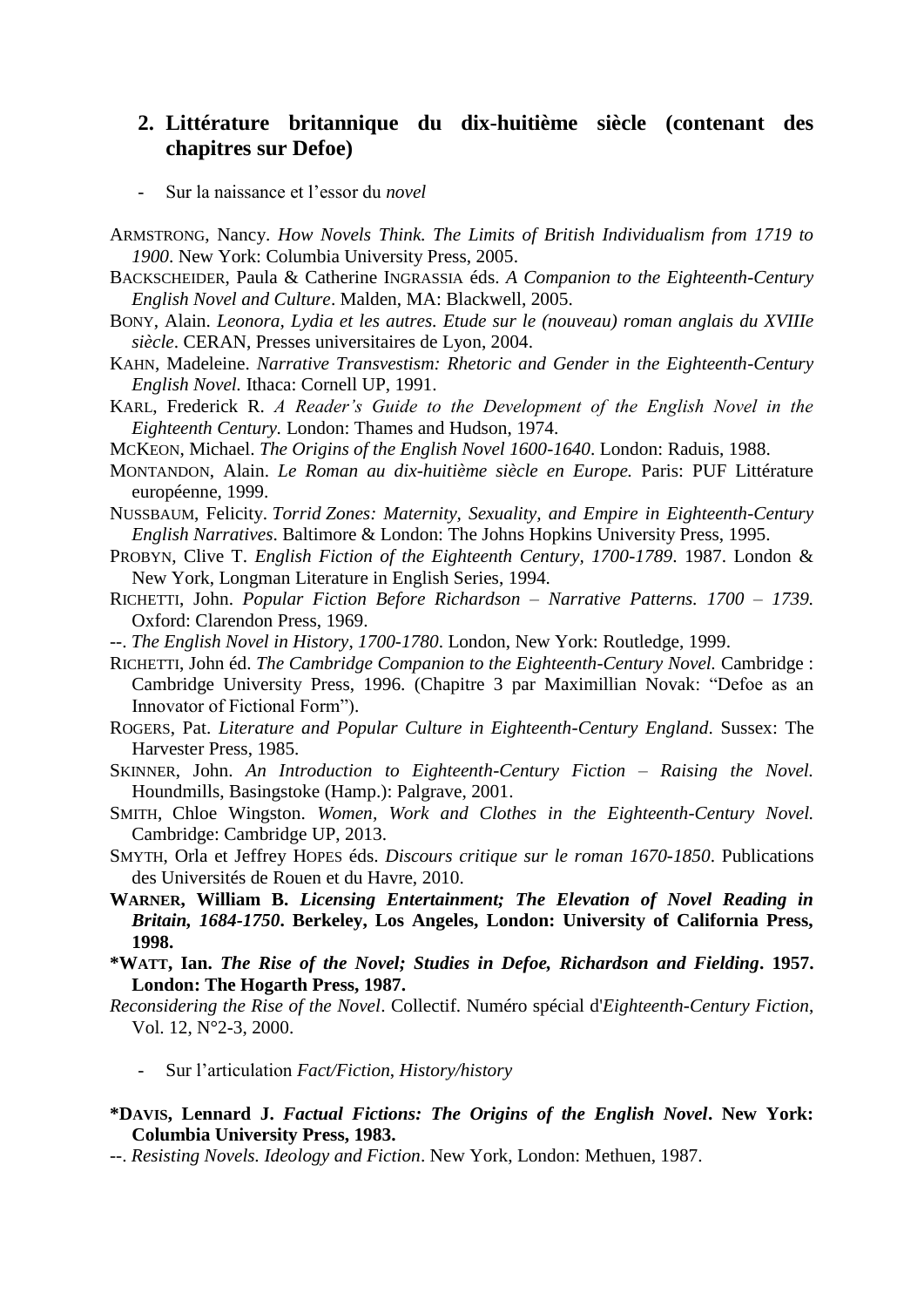- **MILLET, Baudouin.** *"Ceci n'est pas un roman" : L'évolution du statut de la fiction en Angleterre de 1652 à 1754.* **Leuven, Paris: Peeters 2007. (Version publiée de la thèse de doctorat, soutenue en 2004 à l'Université Lumière – Lyon II. Directeur : Alain Bony).**
- --. *In Praise of Fiction. Prefaces to Romances and Novels, 1650-1760*. Leuven, Paris, Bristol, CT: Peeters, 2017.
- ZIMMERMAN, Everett. *The Boundaries of Fiction; History and the Eighteenth-Century British Novel*. Ithaca and London: Cornell University Press, 1996.

# **3. Daniel Defoe et** *Roxana*

- *-* Biographies
- **\*BACKSCHEIDER, Paula R.** *Daniel Defoe: His Life.* **Baltimore & London: The Johns Hopkins University Press, 1989.**
- **\*NOVAK, Maximillian E.** *Daniel Defoe, Master of Fictions***. Oxford: Oxford University Press, 2001.**

[Ces deux biographies lient parfaitement les événements de la vie de Defoe avec l'évolution de son écriture. Ce sont à la fois des biographies et des études sur les écrits de Defoe.]

- *-* Ouvrages sur Defoe et ses *novels*
- ARAVAMUDAN, Srinivas. *Enlightenment Orientalism: Resisting the Rise of the Novel*. Chicago, London: The University of Chicago Press, 2012.
- BACKSCHEIDER, Paula R. *A Being More Intense. A Study of the Prose Works of Bunyan, Swift and Defoe.* New York: AMS Press, 1984.
- --. *Daniel Defoe: Ambition and Innovation*. Lexington: University Press of Kentucky, 1986.
- BIRDSALL, Virginia Ogden. *Defoe's Perpetual Seekers: A Study of the Major Fiction.* London: Associated University Presses, 1985.
- BLEWETT, David. *Defoe's Art of Fiction: Robinson Crusoe, Moll Flanders Colonel Jack, and Roxana.* Toronto: University of Toronto Press, 1979.
- BOARDMAN, Michael. *Defoe and the Uses of Narrative.* New Brunswick NJ: Rutgers University Press, 1983.
- BORSING, Christopher. *Daniel Defoe and the Representation of Personal Identity*. London: Routledge, 2016.
- **\*DETIS, Elisabeth.** *Daniel Defoe démasqué ; lecture de l'œuvre romanesque***. Paris: L'Harmattan, 1999.** (Version abrégée et publiée de la thèse : *Dévoilement et dérobade : Lecture de l'univers romanesque de Daniel Defoe – 1719-1724*. Thèse de Doctorat : Etudes Anglaises. Dir. Professeur P. G. Boucé, Paris III, 1995).

[L'étude s'appuie sur l'analyse des réseaux d'images organisés autour du vêtement, du voile, de la nudité et du déguisement, amenant à une réflexion sur la survie, l'identité problématique des personnages des romans de Defoe et le mode de narration qui déguise plus qu'elle ne révèle.]

- FALLER, Lincoln B. *Crime and Defoe; A New Kind of Writing*. Cambridge: Cambridge University Press, 1993.
- FLYNN, Carol Houlihan. *The Body in Swift and Defoe*. Cambridge, New York, Port Chester, Melbourne, Sydney: Cambridge University Press, 1990.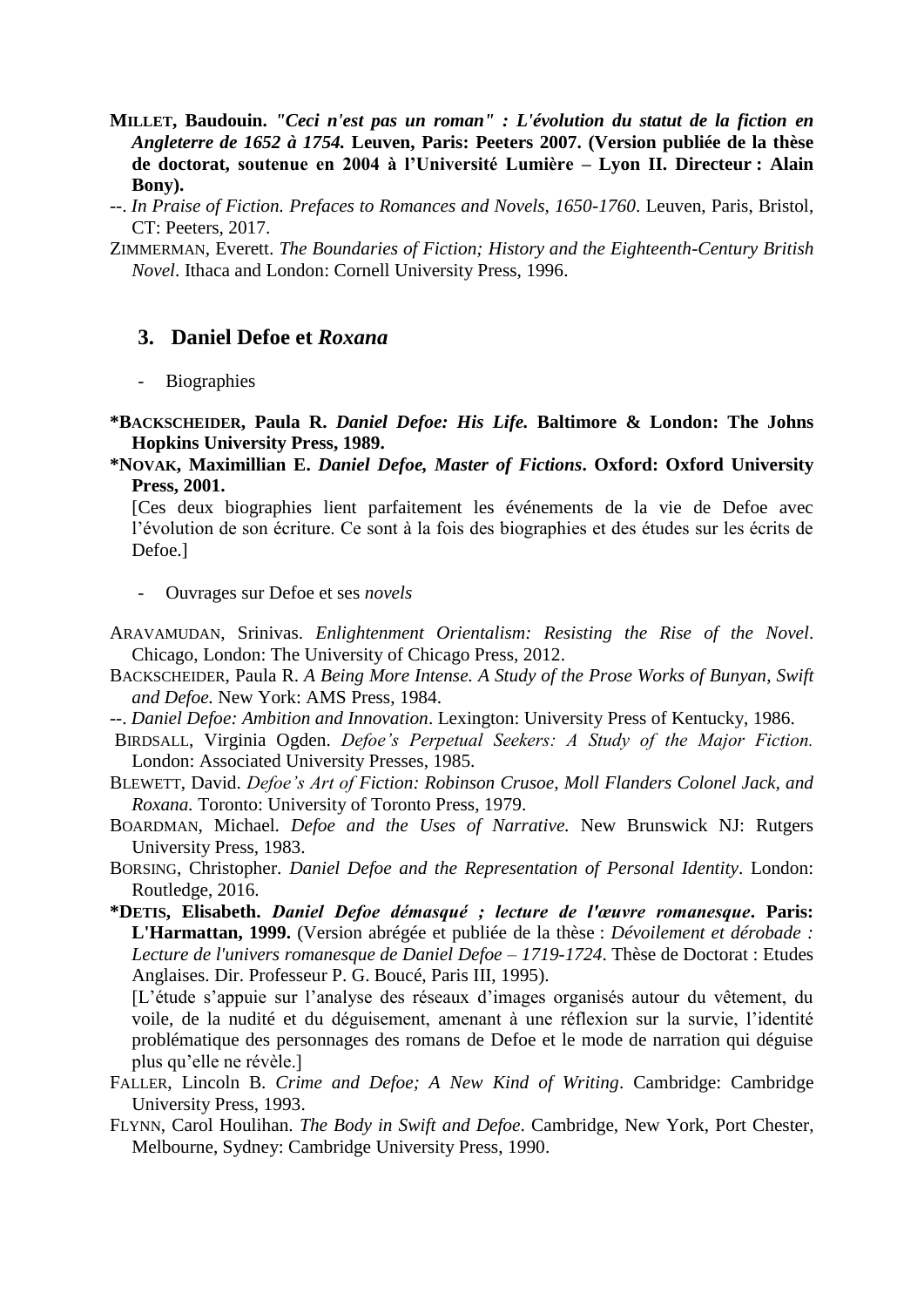- **GUILHAMET, Leon.** *Defoe and the Whig Novel: A Reading of the Major Fiction***. Newark: University of Delaware Press, 2010.** [problématise très bien l'aspect politique du roman, par rapport aux romancières tories qui lui sont contemporaines.]
- **JORRAND, Sophie.** *Defoe***.** *Roxana***, collection « Clefs Concours », Neuilly-sur-Seine : Atlande, 2017.**
- MACEY, Samuel L. *Money and the Novel. Mercenary Motivation in Defoe and his Immediate Successors.* Victoria, British Columbia: Sono Nis Press, 1983.
- MAYER, Robert. *History and the Early English Novel : Matters of Fact from Bacon to Defoe.* Cambridge: Cambridge University Press, 1997.
- **MERRETT, Robert James.** *Daniel Defoe: Contrarian***. Toronto, Buffalo: University of Toronto Press, 2013.** [contient des analyses intéressantes sur l'usage abusif que fait Roxana de la Bible.]
- **NAPIER, Elizabeth.** *Defoe's Major Fiction: Accounting for the Self.* **Newark: University of Delaware Press, 2016.**
- NOVAK, Maximillian E. *Defoe and the Nature of Man*. Oxford: Oxford University Press, 1963.
- --. *Realism, Myth and History in Defoe's Fiction*. Lincoln and London: University of Nebraska Press, 1983.
- **--.** *Economics and the Fiction of Daniel Defoe***. Berkeley: University of California Press, 1962.**
- --. *Transformations, Ideology and the Real in Defoe's* Robinson Crusoe *and Other Narratives*. Newark: University of Delaware Press, 2015.

**\*PERALDO, Emmanuelle.** *Daniel Defoe et l'écriture de l'Histoire***. Paris, Genève: Honoré Champion, 2010.** (Version publiée de la thèse soutenue en 2008 à l'Université d'Aix-Marseille. Directeur : Jean Viviès).

[Cette étude porte sur les rapports et les tensions entre l'Histoire et la production littéraire et fictionnelle au XVIIIème siècle et plus particulièrement chez Defoe. Partant d'ouvrages à teneur historique, puis journalistique, le livre est construit pour aboutir à une réflexion sur la place de Defoe dans la naissance et le développement d'un genre nouveau : le *novel*].

- **PERALDO Emmanuelle éd.** *Agrégation. Daniel Defoe, Roxana***. Collectif pour le concours avec les contributions de Vanessa Alayrac-Fielding, Marlène Bernos, Rim Chelly, Robert Clark, Sophie Jorrand, Guyonne Leduc, Baudouin Millet, Maximillian Novak et Emmanuelle Peraldo. Paris : Editions Ellipses, 2017.**
- RICHETTI, John. "Defoe and Early Narrative." *The Columbia History of the British Novel.* John Richetti éd. New York: Columbia University Press, 1994, 23-48.
- **--.** *Defoe's Narratives: Situations and Structures***. Oxford: Clarendon Press, 1975.**
- --, éd. *The Cambridge Companion to Daniel Defoe*. Cambridge: Cambridge University Press, 2008.
- **\*SHERMAN, Sandra.** *Finance and Fictionality in the Early Eighteenth Century; Accounting for Defoe***. Cambridge : Cambridge University Press, 1996.**
- SILL, Geoffrey M. *Defoe and the Idea of Fiction 1713-1719*. Newark: University of Delaware Press, London and Toronto : Associated University Presses, 1983.
- **STARR, George A.** *Defoe and Spiritual Autobiography***. Princeton, New Jersey: Princeton University Press, 1965.**
- **\*--.** *Defoe and Casuistry***. Princeton, New Jersey: Princeton University Press, 1971.**
- SUTHERLAND, James. *Daniel Defoe, a Critical Study*. Cambridge, Massachusetts: Harvard University Press, 1975.
- TROTTER, David. *Circulation. Defoe, Dickens, and the Economies of the Novel*. Houndsmills, Basingstoke, Hampshire & London: Macmillan, 1988.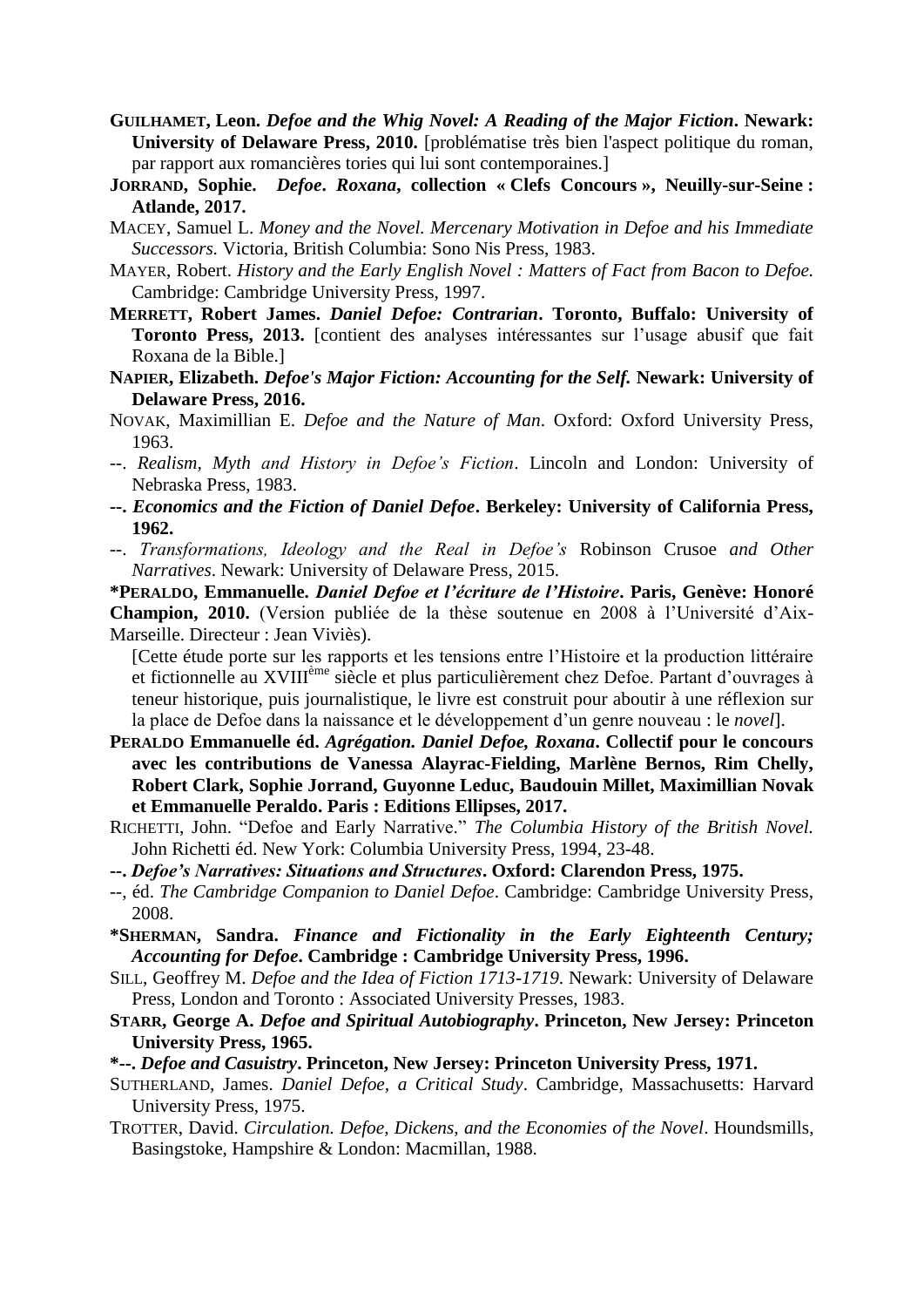ZIMMERMAN, Everett. *Defoe and the Novel*. Berkeley, Los Angeles, London: University of California Press, 1975.

Il serait également utile de consulter les deux thèses suivantes non publiées:

DROMART (CUSSET), Anne. *Individu et société dans cinq romans de Daniel Defoe : Robinson Crusoe, Captain Singleton, Colonel Jack, Moll Flanders, Roxana.* Thèse de doctorat soutenue en septembre 1995 à Lyon 3. Directeur : François Piquet.

[Cette étude part des textes des romans pour dégager les vues de Defoe sur les rapports entre individu et société tels qu'ils sont exprimés dans sa fiction et voit comment Defoe se situe en rapport aux grands courants de pensée qui l'ont précédé ou suivi.]

JORRAND, Sophie. *Le Masculin et le féminin, les relations familiales et le mariage, dans les écrits, récits et romans de Daniel Defoe*, thèse de doctorat soutenue à l'Université Blaise Pascal - Clermont-Ferrand II, 14/12/2007, directeurs : Jean Pironon et Bernard Cottret.

[Cette thèse aborde notamment *Roxana* sous l'angle de la sociologie historique, de l'autobiographie spirituelle et de la narratologie].

#### *-* **Articles et chapitres sur Defoe et** *Roxana*

- AIKINS, Janet E. "Roxana: The Unfortunate Mistress of Conversation", *Studies in English Literature, 1500-1900*, Vol. 25, N°3, 1985, 529-556.
- **ALAYRAC-FIELDING, Vanessa. « 'Like a Passenger' : Circulation(s) dans** *Roxana: or, the Fortunate Mistress* **(1724) de Daniel Defoe »,** *Etudes anglaises* **(2017:3, n°70.3), 323- 337.**
- BACKSCHEIDER, Paula R. "The Genesis of *Roxana*", *The Eighteenth Century*, Vol. 27, N° 3, 1986, 211-229.
- --. "*Roxana," Critical Essays on Daniel Defoe.* Roger D. Lund éd. New York: Hall, 1997.
- BAINES, Rodney M. "*Roxana*'s Georgian Setting", *Studies in English Literature, 1500-1900*, Vol. 15, N° 3, 1975, 459-471.
- BALLASTER, Ros. "Performing *Roxane*: The Oriental Woman as the Sign of Luxury in Eighteenth-Century Fictions", *Luxury in the Eighteenth Century. Debates, Desires and Delectable Goods*, Maxine Berg & Elizabeth Eger éds. Basingstoke: Palgrave, 2003.
- **BERGER, Anne-Emmanuelle.** *Le Grand théatre du genre: identités, sexualités et féminisme en "Amérique".* **Paris : Belin, 2013. Chapitre 5 sur l'héritage de Roxana. Voir aussi Carole Pateman,** *The Sexual Contract***. Stanford: Stanford University Press, 1988.**
- BLEWETT, David. "*Roxana* and the Masquerades", *The Modern Language Review*, Vol. 65, N° 3, 1970, 499-502.
- BOOKER, Kristina. "Richardson's Pamela, Defoe's Roxana, and Emulation Anxiety in Eighteenth-Century Britain." *Journal for Early Modern Cultural Studies,* 14.2, 2014, 42- 61.
- BROWN, Homer O. "The Displaced Self in the Novels of Daniel Defoe." *English Literary History*, Vol. 38, N° 4, 1971, 562–590.
- BUTLER, Gerald J. "Defoe and the End of Epic Adventure: The Example of Roxana." *Adventure: An Eighteenth-Century Idiom: Essays on the Daring and the Bold as a Pre-Modern Medium*. Serge Soupel, Kevin L. Cope, Alexander Pettit & Laura Thomason Wood éds. New York: AMS, 2009, 91-109.
- CANAVESI, Angelo. "*Roxana. The Fortunate Mistress*. Orchestration of Contexts and Escape of Words from their Literal Meaning", in Marialuisa Bignami, éd. *Wrestling with Defoe. Approaches from a Workshop on Defoe's Prose*. Quaderni di Acme, 30. Cisalpino, 1997, 179-189.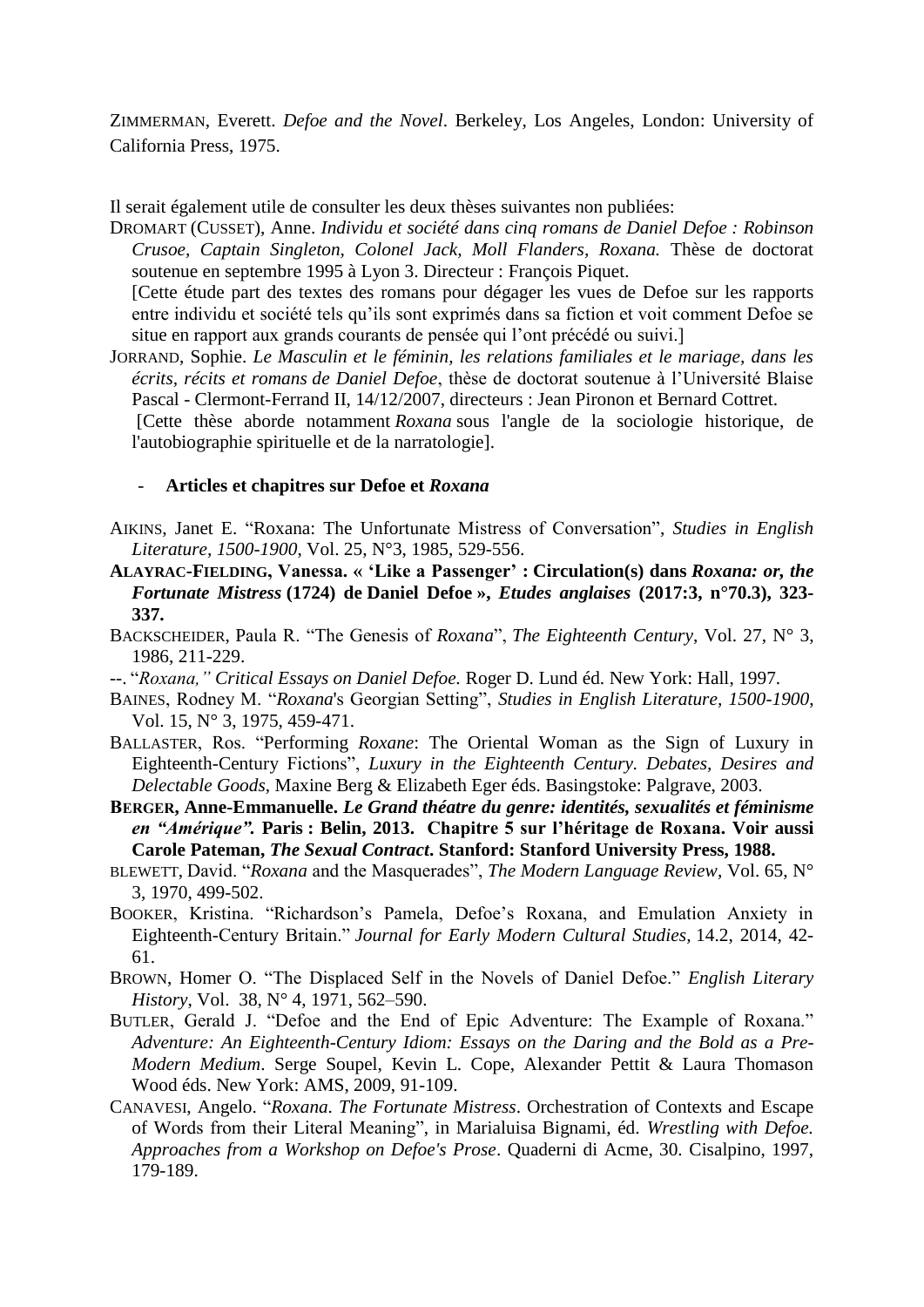- CASTLE, Terry. "'Amy, Who Knew My Disease': A Psychosexual Pattern in Defoe's *Roxana*." *English Literary History*, Vol. 46, N° 1, 1979, 81–96.
- COHAN, Steven. "Other Bodies: Roxana's Confession of Guilt", *Studies in the Novel*, Vol. 8, N° 4, 1976, 406-418.
- CONWAY, Alison. "Defoe's Protestant Whore", *Eighteenth-Century Studies*, Vol. 35, N° 2, 2002, 215-233.
- CRANE, Julie. "Defoe's "Roxana": The Making and Unmaking of a Heroine", *The Modern Language Review*, Vol. 102, N° 1, 2007, 11-25.
- CRAWFORD, John. "Attitudes toward Women in Eighteenth-Century Literature", *Journal of Thought*, Vol. 23, N° 1/2, 1988, 86-107.
- DROMART, Anne. « Roxana l'étrangère », *L'Etranger*, textes réunis par M.A. Gay. Lyon : Publications de l'Université Jean Moulin, 2003, 109-125.
- DU SORBIER, Françoise. « A la recherche de la femme perdue : *Moll Flanders* et *Roxana* », *Le corps et l'âme en Grande-Bretagne au XVIIIème siècle*, Paul-Gabriel Boucé et Suzy Halimi éds. Publications de la Sorbonne, 1986, 121-130.
- DURANT, David. "Roxana's fictions", *Studies in the Novel*, Vol. 13, 1981, 225-36.
- GABBARD, Christopher. "The Dutch Wives' Good Husbandry: Defoe's *Roxana* and Financial Literacy." *Eighteenth-Century Studies,* Vol. 37, N° 2, 2004, 237–51.
- GRIFFIN, Robert J. "The Text in Motion: Eighteenth-Century Roxanas." *English Literary History,* 72, 2005, 387-406.
- GOODE, Okey. "Language and Lying in *Roxana*: the Last of Defoe's Fictions", *Linguistics and Literature Studies* 1(1), 2013, 15-19.
- HEALEY, Christina L. ""A Perfect Retreat Indeed": Speculation, Surveillance, and Space in Defoe's *Roxana*." *Eighteenth Century Fiction,* Vol. 21, N° 4, 2009, 493-512.
- HENTZI, Gary. "Holes in the heart: *Moll Flanders, Roxana*, and Agreeable Crime", *Boundary*, Vol.18, N° 1, 1991, 174-200.
- HUGHES, Clair. "The Fatal Dress: Daniel Defoe's Roxana." *Dressed in Fiction*. Oxford: Berg, 2006, 11-32.
- HUME, Robert D. "The Conclusion of Defoe's *Roxana*: Fiasco or Tour de Force?", *Eighteenth-Century Studies*, Vol. 3, N°4, 1970, 475-490
- HUMMEL, William E. "'The Gift of my Father's Bounty': Patriarchal Patronization in *Moll Flanders* and *Roxana*", *Rocky Mountain Review of Language and Literature*, Vol. 48, N°2, 1994, 119-141
- JACKSON, Wallace. "*Roxana* and the Development of Defoe's Fiction", *Studies in the Novel*, Vol. 7, N° 2, 1975, 181-194.
- JENKINS, Ralph E. "The Structure of *Roxana*", *Studies in the Novel*, Vol. 2, 1970, 145-58.
- JORRAND, Sophie. « La femme, éternelle mineure dans l'Angleterre du premier XVIII<sup>e</sup> siècle : *Roxana* de Daniel Defoe (1724), une interculturalité anglo-anglaise », *Alizés / Trade Winds*, n° 36, 2012, 83-94.
- --. « Pour un 'miroir des jeunes filles' : quelques éléments sur l'éloquence ecclésiastique en Angleterre au XVIIe et au XVIIIe siècles, de Richard Allestree à James Fordyce », *L'éloquence ecclésiastique de la pré-Réforme aux Lumières*, Monique Vénuat & Christian Jérémie éds. Paris : Honoré Champion, 2015, 237-252.
- KIBBIE, Ann Louise. "Monstrous Generation: The Birth of Capital in Defoe's *Moll Flanders*  and *Roxana*." *PMLA,* Vol. 110, N° 5, 1995, 1023.
- KITSI-MITAKOU, Katerina. "Defoe's Mothers of Alterity: Moll Flanders and Roxana", *Revue LISA/LISA e-journal* [En ligne], vol. XIII-n°3 | 2015, mis en ligne le 17 juillet 2015, consulté le 22 avril 2017. URL : http://lisa.revues.org/8721.
- KROPF, C. R. "Theme and Structure in Defoe's *Roxana*", *Studies in English Literature, 1500- 1900*, Vol. 12, N° 3, 1972, 467-480.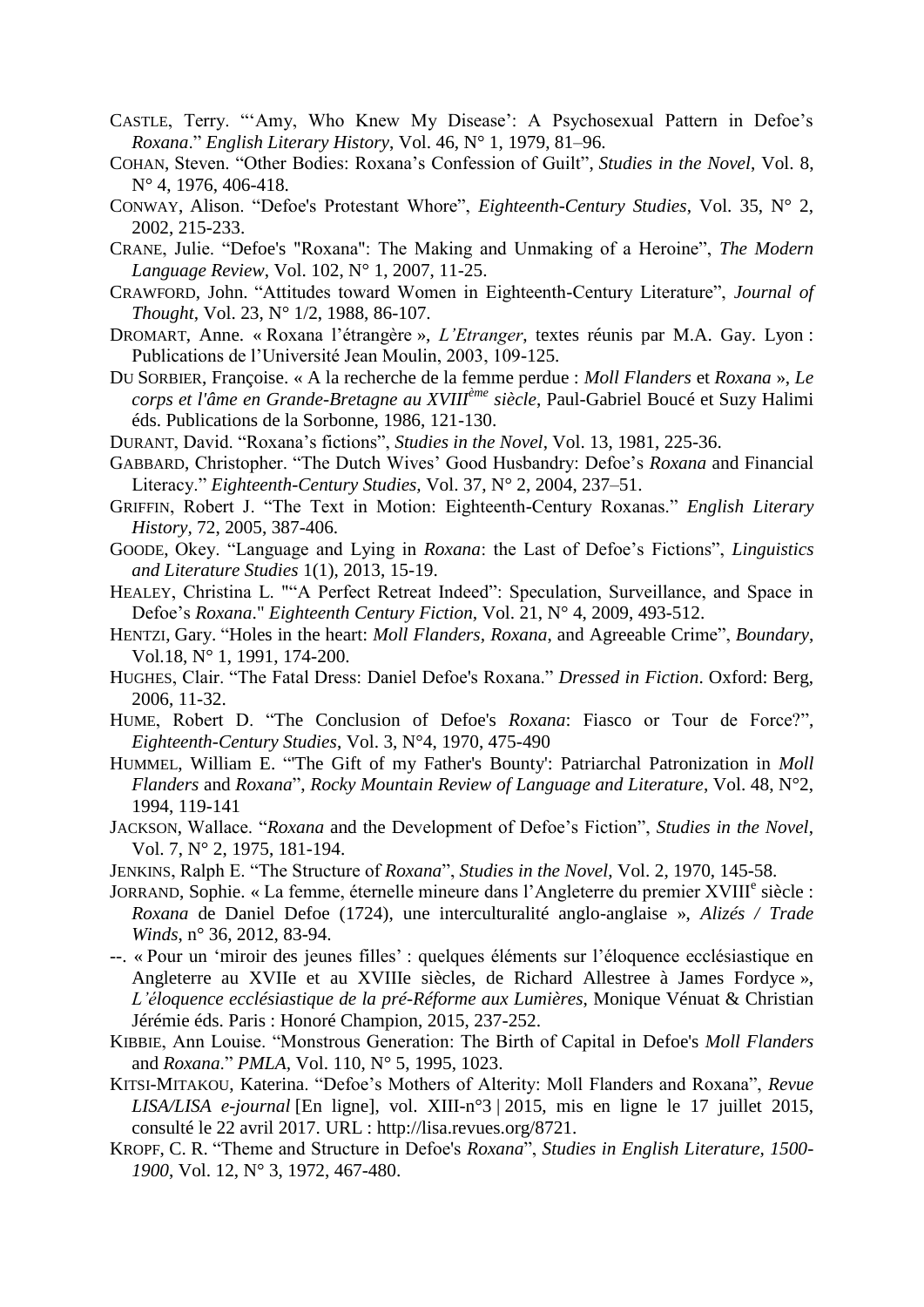- LO, Kyung Eun. "The Pleasures and Perils of Female Consumption in Daniel Defoe's *Roxana*", *British and American Fiction,* Vol.19, N° 3, 2012, 259-82.
- --. "The Female Masquerade in Eliza Haywood's *Fantomina* and Daniel Defoe's *Roxana*," *Feminist Studies in English Literature*, 04/2013, Vol.21(1),115-139
- MADDOX, James H. "On Defoe's *Roxana*", *English Literary History*, Vol. 51, N° 4, 1984, 669-691.
- MARBAIS, Peter Christian. "Roxana and 'My Woman, Amy': Failure of Mutual Recognition in Defoe's *Roxana.*" *The Eighteenth-Century Novel* 5, 2006, 117–42.
- MARSHALL, Ashley. "Daniel Defoe as Satirist." *Huntington Library Quarterly,* Vol. 70, N° 4, 2007, 553-76.
- MAURER, Shawn Lisa. "'I wou'd be a Man-Woman': *Roxana*'s Amazonian Threat to the Ideology of Marriage", *Texas Studies in Literature and Language*, Vol. 46, N° 3, 2004, 363-86.
- MCINELLY, Brett C. & David PAXMAN. "Dating the Devil: Daniel Defoe's *Roxana* and *The Political History of the Devil*," *Christianity & Literature*, 09/01/2004, Vol.53 (4), 435-454.
- MOLESWORTH, Jesse M. "'A Dreadful Course of Calamities': *Roxana*'s Ending Reconsidered", *English Literary History*, Vol. 74, N° 2, 2007, 493-508.
- NEW, Peter. "Why Roxana Can Never Find Herself." *Modern Language Review,* Vol. 91, N° 2, 1996, 317–29.
- NOVAK, Maximillian E. "'Appearances of Truth': The Literature of Crime as a Narrative System (1660-1841)". *The Yearbook of English Studies*, Vol. 11, Special Number, 1981, 29-48.
- **--. "The Problem of Necessity in Defoe's Fiction", in** *Philological Quarterly***, Vol. 40, N°4, 1961, 513-524.**
- **--. "Defoe's Theory of Fiction", in** *Studies in Philology***, Vol. 61, 1964, 650-668.**
- --. "The Unmentionable and the Ineffable in Defoe's Fiction", in *Studies in the Literary Imagination*, Vol. 15, N°2, "Daniel Defoe: The Making of his Prose Fiction". Atlanta: Georgia State University, 1982, 103-113.
- **--. "Crime and Punishment in Defoe's** *Roxana***",** *The Journal of English and Germanic Philology***, Vol. 65, N° 3, 1966, 445-465.**
- PAGETTI, Carlo. "Deceiving Roxana", in Marialuisa Bignami, éd. *Wrestling with Defoe. Approaches from a Workshop on Defoe's Prose*. Quaderni di Acme, 30. Cisalpino, 199, 169-178
- PERALDO, Emmanuelle. "From the City of London to the Desert Island: Defoe and the Writing of Space and Place", in *The Routledge Handbook of Space and Literature*, The Routledge Companions Book series. Robert Tally éd. London and New York: Routledge, 2017, 242-250.
- PETERSON, Spiro. "The Matrimonial Theme of Defoe's *Roxana*", *PMLA*, Vol. 70, N°1, 1995, 166-191.
- POLLAK, Ellen. "Gender and Fiction in *Moll Flanders* and *Roxana*", John J. Richetti éd. *The Cambridge Companion to Daniel Defoe*. Cambridge, U.K.: Cambridge UP, 2008, 139-56.
- **RASHER, Sarah. "'She had never been a bride in her life': The Marriage of Roxana and Amy",** *Digital Defoe: Studies in Defoe & His* **Contemporaries, Vol. 4, N°1, 2012.**
- **RICHETTI, John. "The Family, Sex, and Marriage in Defoe's** *Moll Flanders* **and** *Roxana.***"** *Studies in the Literary Imagination***, Vol. 15, N° 2, 1982, 19-35.**
- ROGERS, Katharine. "The Feminism of Daniel Defoe." *Women in the Eighteenth Century and Other Essays.* Paul Fritz & Richard Morton éds. Sarasota, FL: Hakkert, 1976, 3-24.
- SCHOLZ, Susanne. "English Women in Oriental Dress: Playing the Turk in Lady Mary Wortley Montagu's *Turkish Embassy Letters* and Daniel Defoe's *Roxana*." *Early Modern*